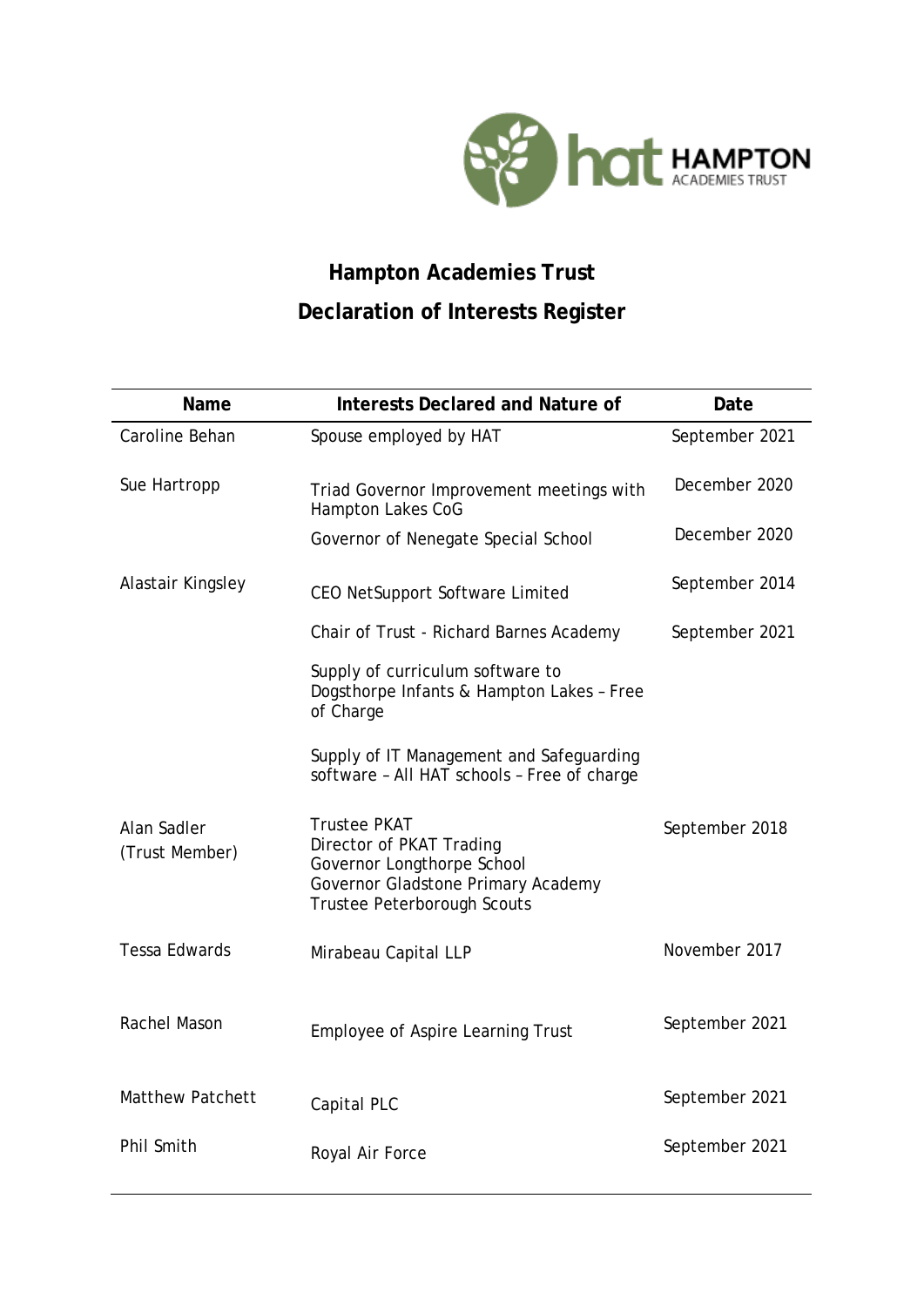| Kim Garcia                             | N/A |
|----------------------------------------|-----|
| <b>Helen Price</b>                     | N/A |
| John Grant                             | N/A |
| <b>Tony Gardiner</b><br>(Trust Member) | N/A |
| John Kennedy<br>(Trust Member)         | N/A |



| John Gilligan<br>Paul Jones<br>Gillian Haqqani | Spouse employed by HAT<br>Employed - Hampton Academies Trust - HoS<br>N/A - retired | September 2018    |
|------------------------------------------------|-------------------------------------------------------------------------------------|-------------------|
| Lynda Johnson                                  | <b>Employed - Hampton Academies Trust</b>                                           | <b>March 2018</b> |
| Julie Monroe                                   | <b>CMAT</b> (Trust Financial Accountant)                                            | <b>July 2020</b>  |
| Phil Smith                                     | Royal Air Force                                                                     | September 2021    |
| Caroline Munroe                                | <b>CMAT</b> (Trust Financial Accountant)                                            | September 2021    |
| Kerry Rigby                                    | United Learning                                                                     | December 2021     |
| Sarah Stacey                                   | Employee - Hampton Academies Trust - HC                                             | May 2021          |
| Karen Umpleby                                  | Self-employed holistic therapist                                                    | November 2018     |
| Sino Amin                                      | N/A                                                                                 | January 2022      |
| <b>Matt Norris</b>                             | Spouse employed by HAT                                                              | September 2021    |

| Employed - Hampton Academies trust - HC SLT<br>Alex Macfarlane<br>Employed - Hampton Academies trust - HC SLT<br>Alison Yeoman<br>Employed - Hampton Academies trust - HC SLT<br>Rebecca England<br>Employed - Hampton Academies trust - HC SLT<br>Paul Edenbrow<br>Employed - Hampton Academies trust - HC SLT<br>Rebecca Armour<br>Employed - Hampton Academies trust - HAT SLT<br>Simon Walls<br>Employed - Hampton Academies trust - HCPP SLT<br><b>Michelle Stuffins</b><br>Employed - Hampton Academies trust - HCPP SLT<br>Lauren Tuley |
|------------------------------------------------------------------------------------------------------------------------------------------------------------------------------------------------------------------------------------------------------------------------------------------------------------------------------------------------------------------------------------------------------------------------------------------------------------------------------------------------------------------------------------------------|
|------------------------------------------------------------------------------------------------------------------------------------------------------------------------------------------------------------------------------------------------------------------------------------------------------------------------------------------------------------------------------------------------------------------------------------------------------------------------------------------------------------------------------------------------|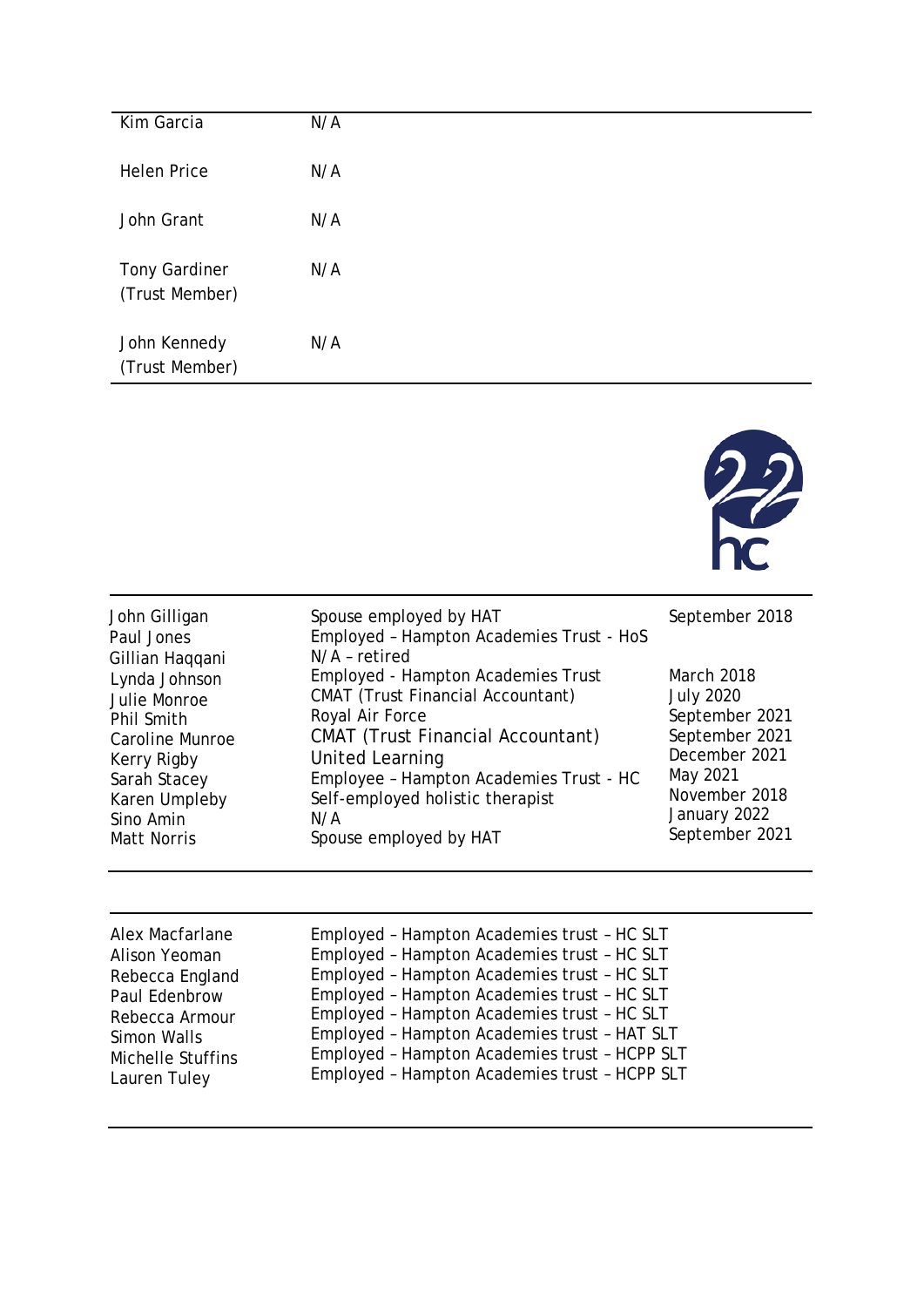

| Alastair Greenwood  | N/A                                                                            |                |
|---------------------|--------------------------------------------------------------------------------|----------------|
| Kim Garcia          | N/A                                                                            |                |
| Sara Hare           | Governor at Yaxley Infant School and William February 2020<br>de Yaxley School |                |
| Andrew Thompson     | Director of A&NT Ltd                                                           | September 2021 |
| Donna Wilkins       | Director of QiSupport Ltd                                                      | September 2021 |
| Jennifer Rhodes     | N/A                                                                            |                |
| Nancy Worrall       | N/A                                                                            |                |
| Matthew Whitwell    | N/A                                                                            |                |
| Sophie Park         | Employee - Hampton Gardens                                                     | September 2021 |
| Jade Redden-Lambert | <b>Employee - Hampton Gardens</b>                                              | February 2021  |

| Sharon Gilligan      | Spouse employed by HAT | September 2018 |
|----------------------|------------------------|----------------|
| Atul Karia           | N/A                    |                |
| Jody Lapish          | N/A                    |                |
| Theresa Bullough     | N/A                    |                |
| <b>Holly Willets</b> | Spouse employed by HAT | September 2021 |
|                      |                        |                |



| Zoe Trigg<br>Rachel Mason<br><b>Tessa Edwards</b><br>Mark Wroe<br>Ryan Pummell<br>Robert Graham<br>Nicole Timberlake | <b>Employer - Hampton Academies Trust</b><br>Employee of Aspire Learning Trust<br>Mirabeau Capital LLP<br>Software Delivery - Société Générale<br>Employer - E4education<br><b>Employer - Hampton Academies Trust</b><br>Global Kids Daycare Ltd, Global Kids Algate<br>East Ltd, NCT Group Ltd | September 2021<br>September 2021<br>October 2018<br>November 2018<br>January 2021<br>January 2021<br>December 2021 |
|----------------------------------------------------------------------------------------------------------------------|-------------------------------------------------------------------------------------------------------------------------------------------------------------------------------------------------------------------------------------------------------------------------------------------------|--------------------------------------------------------------------------------------------------------------------|
| Lloyd Thompson                                                                                                       | Perkins Engines                                                                                                                                                                                                                                                                                 | December 2021                                                                                                      |
| Katie Steel                                                                                                          | <b>Employer - Hampton Academies Trust</b><br>A1 Copiers                                                                                                                                                                                                                                         | September 2021                                                                                                     |
| Helen Lloyd                                                                                                          | <b>Employer - Hampton Academies Trust</b>                                                                                                                                                                                                                                                       | September 2021                                                                                                     |